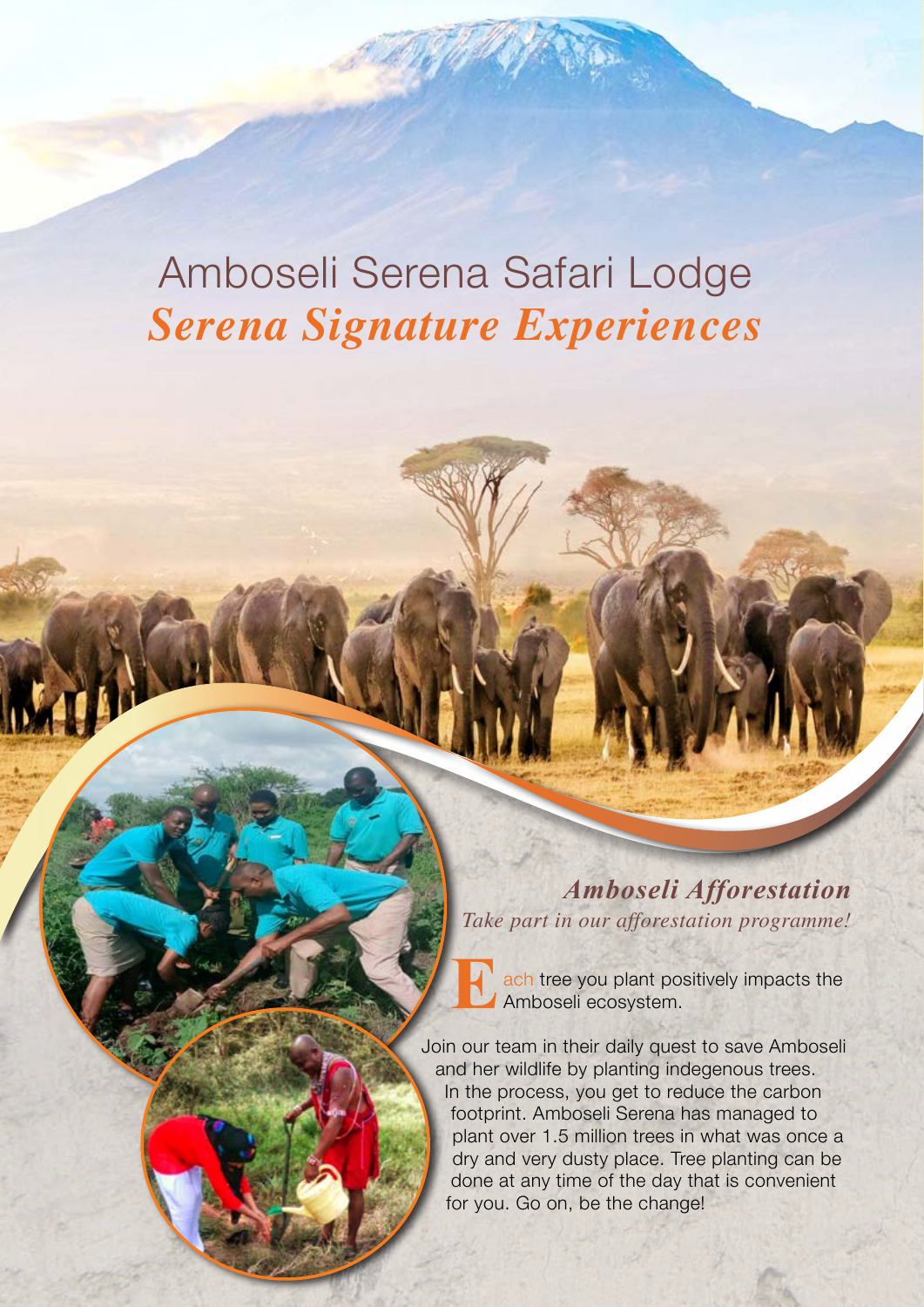### *Wild Safaris and Game Drives*

*Catch the gentle giants in their natural habitat*

A mboseli National Park is a safe haven to a very unique<br>herd of African elephants. Amboseli National park is<br>home to the largest herds of African elephants. The park is herd of African elephants. Amboseli National park is home to the largest herds of African elephants. The park is home to numerous animal species, among them, 66 elephant families.

The iconic photo of a big jumbo against the background of Mt. Kilimanjaro is that one shot you must capture while on safari here.

### *Bubbly Sundowner at the*

*Observation Hill Magic happens everytime the sun peers behind Mt. Kilimanjaro!*

ith plenty of game to see, your evening game drive is likely to be filled with the delights of spotting game against the majestic Mt. Kilimanjaro. The crowning moment comes when you reach the observation hill for your sundowner.

Elevated above the seasonal Amboseli marshes where elephants and other game wallow in the mud and feed on the lush vegetation, the observation hill gives you a commanding view of the Amboseli ecosystem as you relax to enjoy idyllic sunsets and sip on a glass of bubbly.

*Kiboko Lounge Sundowner Talk Culture, stories, laughter and breathtaking sunsets!*

**S**unset at Amboseli National Park is<br>breathtaking! Spend your sundown<br>moment with our naturalist as be narra breathtaking! Spend your sundowner moment with our naturalist as he narrates the rich history of Amboseli and the Maasai community who are it's inhabitants.

As you enjoy a wide selection of bitings and beverages, delight in the view of elephants and other game grazing peacefully in the horizon as Maasai dancers take the foreground to entertain you.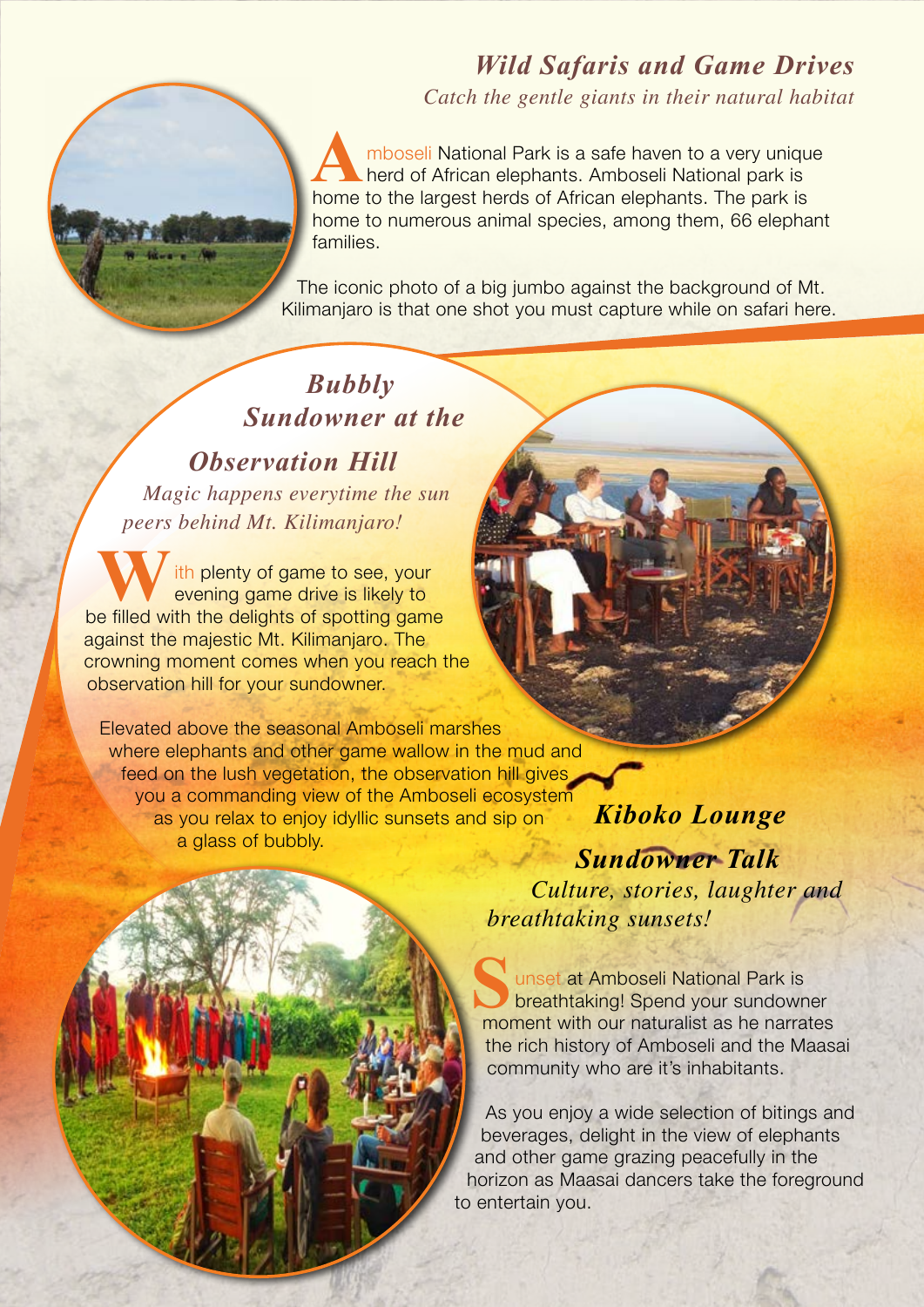### *Birding Safari*

*Birdwatching is much more than a hobby, it is therapeutic.*

his is a true avian haven with both passerine and non-passerine birds. No one knows the bird species endemic to Amboseli better than Amboseli Serena Safari Lodge guides. Make your booking with reception or ask to see our Resident Naturalist for more information.

#### *Bush Dinner and a Maasai Dance Dine and dance in the bush!*

A<br>**A**bush dining<br>of the experiences experience is one of the experiences during an African safari.

We design ours around a delicious six course BBQ meal at a spot with a great view of animals grazing nearby as entertainment is proided by Maasai dancers.





*Cooking Lessons Learn to prepare local cuisine!*

ne of the joys of travel is trying out local cuisine. At Amboseli we not only give you a taste of Kenyan dishes but also give you a chance to learn how they are prepared.

Every evening, our Resident Chef offers valuable lessons on local cuisine, nutritional value and preparation.

### *Guided Nature Walk*

*Every question you have about our rich flora and fauna answered!*

othing gets you closer to nature than a<br>guided walk in the park. Our experience guided walk in the park. Our experienced naturalist will walk you through the environs, explaining different species, their habitat and ecological value whilst weaving in local narratives about the animals and plants you encounter.

With over 450 species of birds within the park, this nature walk is extremely thrilling for bird watching enthusiasts and nature lovers alike.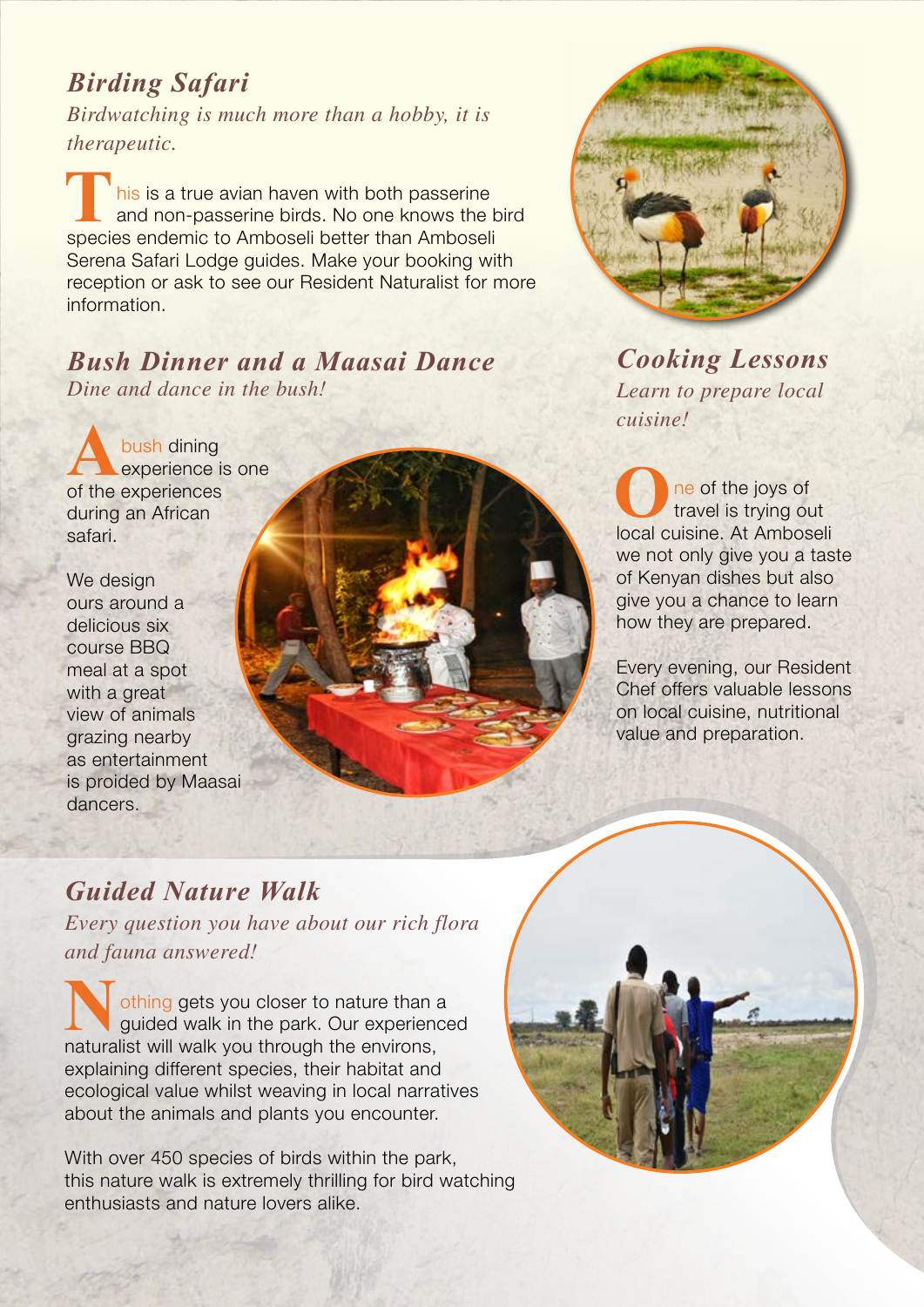### *Silent Night Game Safari*

*Encounter the noturnals!*

Did you now "**Jambo**" means "**Hello**" in Swahili?

*in Africa.*

words in Swahili.

*Learn the most widely spoken language* 

80 million people in East and Central Africa. It is the official language in Tanzania and Kenya, and is also spoken

**Kancer is wahili is spoken by an estimated** 

**E**nhance your safari experience with a silent game drive offered every day. A whole new world of wildlife species awaits you on our silent safari. It gives you a different perspective of the park and wildlife by night.

## *Session With Our Culturalist*

*Understand the proctectors of the Amboseli, the Maasai.*

**Join our Maasai culturalist by the** fireplace every evening as he expounds on the beautiful cultural heritage of the

**ECHO OF THE ELEPHANTS** 

Maa people. From cattle keeping to the entire way of life of this pastoralist community.

While at Amboseli, make time to watch Echo of the Elephants. Echo was an African bush elephant matriarch who was

studied for over 30 years by **Kiswahili Lessons** ethologist Cynthia Moss.

### *Maasai Cultural Visit*

*Experience the rich Maasai culture, unchanged over millenia!*

in Uganda, Somalia, Mozambique, Malawi, Rwanda, Burundi, Zambia, and DRC (formerly Zaire). At Amboseli Serena we offer the opportunity to learn key **ncounter the** marvels of the best kept cultural heritage from its natives. Join our culturalist as he explains what it takes to be a Maasai. After a detailed lecture you can join the warriors for a dance and test your jumping skills.

### *Jogging in the Park*

*Exercise in one of Kenya's most popular parks!*

**K**enya is world renown for its athletes. One<br>of the most memorable exercise sessions, of the most memorable exercise sessions, therefore, is jogging in the land of the long distance champions; Kenya, but also doing so in one of its most popular parks; Amboseli National Park.